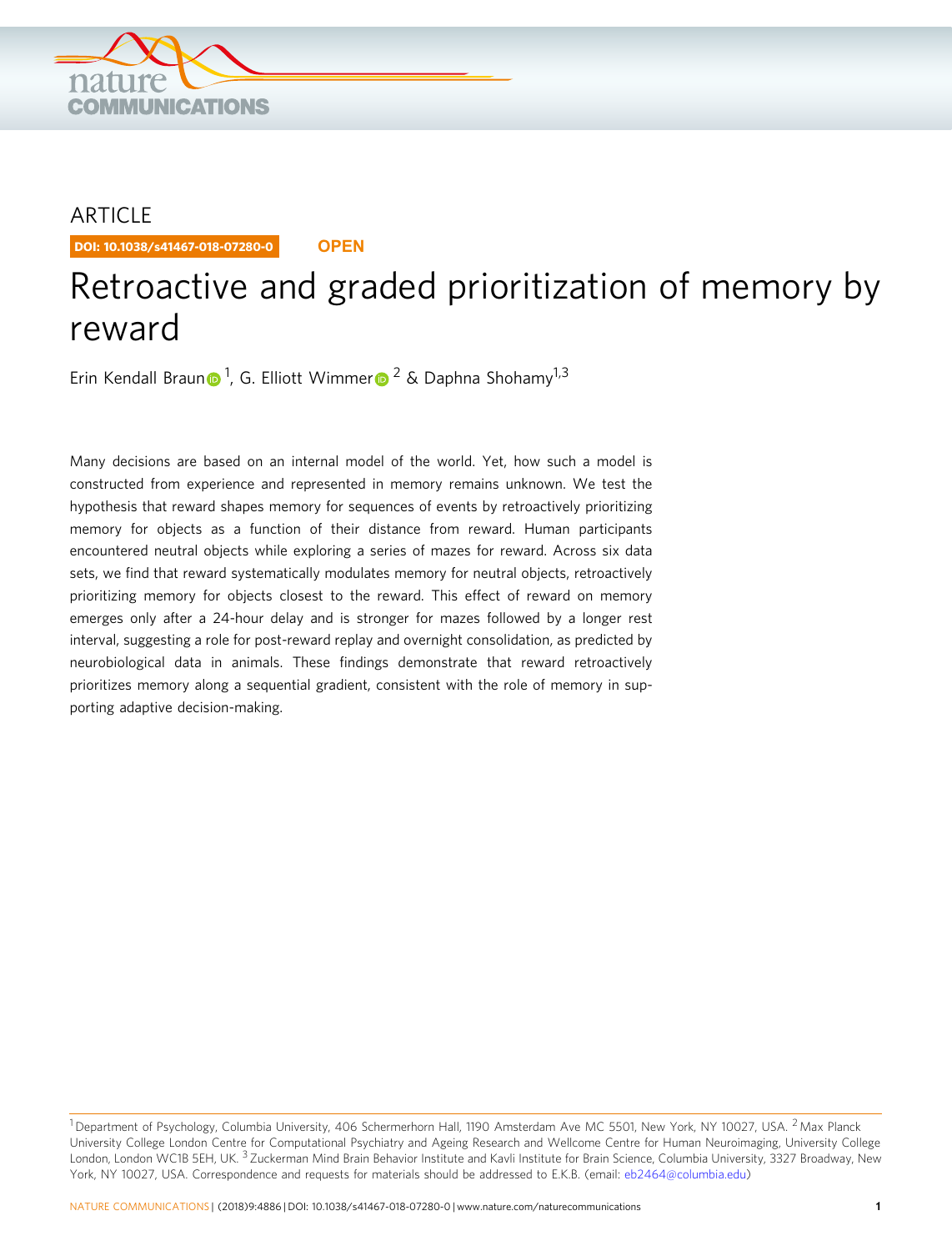ecisions are shaped by memory for past experiences. There has been substantial progress in understanding the mechanisms by which the brain prioritizes memory for events that were themselves rewarding<sup>[1](#page-10-0)-4</sup>. However, for memory to be useful in guiding decisions, it is essential not only to remember an event that was rewarding, but also—perhaps even more so—the sequence of events that led to it. Indeed, many experiences unfold over multiple steps before a reward is obtained —such as when a rodent explores a maze for reward or when a person explores a new city for a café. This poses an interesting problem, because in such situations, memory for the reward itself is not enough to know which steps are necessary to obtain the reward in the future. Computational models and physiological data offer possible solutions to this problem, but the implications for human memory have remained untested.

Computational models of goal-directed decision-making have proposed a family of theories, known as model-based reinforcement learning, which evaluates actions by integrating information from a learned model of the environment<sup>[5](#page-10-0)–8</sup>. Memory is theorized to play a key role in such model-based behaviour because it offers a mechanism for encoding the associative structure of the environment, essentially offering an answer to the critical question of how the model in model-based decisions is constructed $9-13$  $9-13$ . The hippocampus, known for its role in longterm episodic and spatial memory, is likely to contribute to the sort of structured associations that underlie the construction of a world model<sup>[1,9](#page-10-0),[13](#page-10-0)-[17](#page-10-0)</sup>. Moreover, theoretical work has suggested that the role of the hippocampus in building a world model may be specifically linked to its broader role in relational and temporal memories for individual events<sup>18</sup>. However, it remains unknown whether and how memory for sequences of events is shaped by reward in humans.

There is substantial evidence that reward prioritizes events for storage in long-term memory in both animals and humans. When the reward value of an upcoming event is known in advance, the beneficial effects of reward have been shown to be related to the anticipation of reward, before reward onset<sup>2,3</sup>. In many cases, however, the reward value is surprising and becomes known only afterwards. In such cases, effects of reward on memory must necessarily take place after encoding. Postencoding and retroactive effects have been observed both in behaviour, with the demonstration that motivationally relevant outcomes can retroactively affect events that preceded them<sup>19–21</sup>, as well as in the responses of hippocampal neurons following reward<sup>[22](#page-10-0),[23](#page-10-0)</sup>. Following encoding, hippocampal neurons replay sequences of activity that reflect earlier encoding, a process which is thought to result in physiological strengthening of the memory trace<sup>[24](#page-10-0)–[26](#page-10-0)</sup>. Hippocampal replay often happens in reverse, beginning with the most recent events and playing back the trajectory from that point, rewinding the path that was taken. Crucially, rewards have been shown to increase the amount of reverse replay, suggesting a mechanism by which rewards could selectively strengthen memory for the preceding neutral events $22,23$ .

These data offer predictions about how reward could retroactively modulate sequences of events in humans and about which specific past events are likely to be prioritized in memory[27](#page-10-0)–[30](#page-10-0). Hippocampal replay following maze navigation in rodents has been shown to occur concurrently with the firing of midbrain dopamine neurons, potentially allowing reward information to back-propagate to more distal spatial locations or decision points that preceded it $31$ . This dopaminergic input may also selectively increase plasticity for the sequence of events that precede reward $27,32$  $27,32$ . Together, these results suggest a mechanism by which reward could retroactively enhance memory for sequences of neutral events that preceded it and suggest that there should be a graded effect of reward on memory that would be

strongest for those events closest in time and space to the reward itself.

The retroactive effects of reward on memory may require time for consolidation<sup>[19](#page-10-0)–21</sup>. In humans, fMRI studies have shown that brain reactivation immediately following encoding predicts later long-term memory<sup>33–35</sup>, and extensive research has demonstrated the importance of sleep for memory consolidation, specifically for motivationally relevant information $36-39$  $36-39$  $36-39$ . Similarly, in animals, post-encoding replay has been shown in periods of quiescence immediately following exploration<sup>[22,23,40](#page-10-0)</sup> and also during sleep<sup>[41,42](#page-10-0)</sup>, and experiments have shown that replay at both time points is necessary for learning  $43-45$  $43-45$ . Such findings suggest that the time window immediately after reward receipt (seconds) as well as the longer time window during sleep after learning (hours) may work jointly to prioritize sequences of events that lead to subsequent reward.

Collectively, these findings offer a unified framework that makes predictions about which particular events will be prioritized by reward and under which circumstances. Reward would be expected to prioritize memory for events in a sequence that are most proximal to the reward itself; these effects would be expected to depend on post-encoding processes and to emerge only after consolidation. Recent experiments in humans have demonstrated that motivationally relevant information modulates memory[2](#page-10-0),[46,47](#page-10-0) and that post-encoding processes may also support memory modulation<sup>[4,19,20,33](#page-10-0)–[35,37,39,48](#page-10-0)–[50](#page-10-0)</sup>. Yet, the critical prediction linking motivationally relevant outcomes and postencoding consolidation to memory—specifically that reward will retroactively enhance memory for items as a function of their distance from the reward—has not been tested.

Guided by this framework, we tested three hypotheses regarding the effect of reward on memory during sequential goaldirected exploration in humans. First, we hypothesized that reward will selectively enhance memory for sequences of events leading to reward, as a function of their proximity to the outcome. Second, we hypothesized that the enhancing effects of reward on memory will depend on consolidation and therefore will emerge only after a delay of 24 h. Third, we hypothesized that retroactive effects of reward on memory will depend on processes occurring immediately after encoding and therefore predicted that the amount of time for rest immediately following sequences of exploration will modulate the effect of reward on memory.

To test these predictions, we developed a task, shown in Fig. [1,](#page-2-0) in which participants explored a series of grid mazes, one square at a time, searching for a hidden reward (a gold coin worth \$1). Critically, during each navigational step, participants encountered an incidental, trial-unique object picture. To test the effect of reward on memory, we manipulated the maze outcomes so that half of the mazes ended in reward and half ended without reward. Later, we administered a surprise recognition memory test for the objects to examine whether the maze outcome (reward or no reward) retroactively modulated memory for the preceding objects. Importantly, during maze exploration, which was when objects were encountered, participants did not know whether that maze would end in reward or not. Thus, any reward-based modulation of memory must occur retroactively and cannot be due to differences in navigation or attention. To test the effect of consolidation on reward-modulated memory, some participants completed the memory test 24 h after encoding (24-hour condition), while others were tested 15 min after encoding (15-minute condition). Additionally, to test the effect of post-encoding processes immediately following encoding, we manipulated the amount of rest time (15, 20 or 25 s) following each maze. Finally, we ran three additional control experiments, designed to test the reliability of the results and to rule out alternative interpretations. Together, this series of studies reveals that reward systematically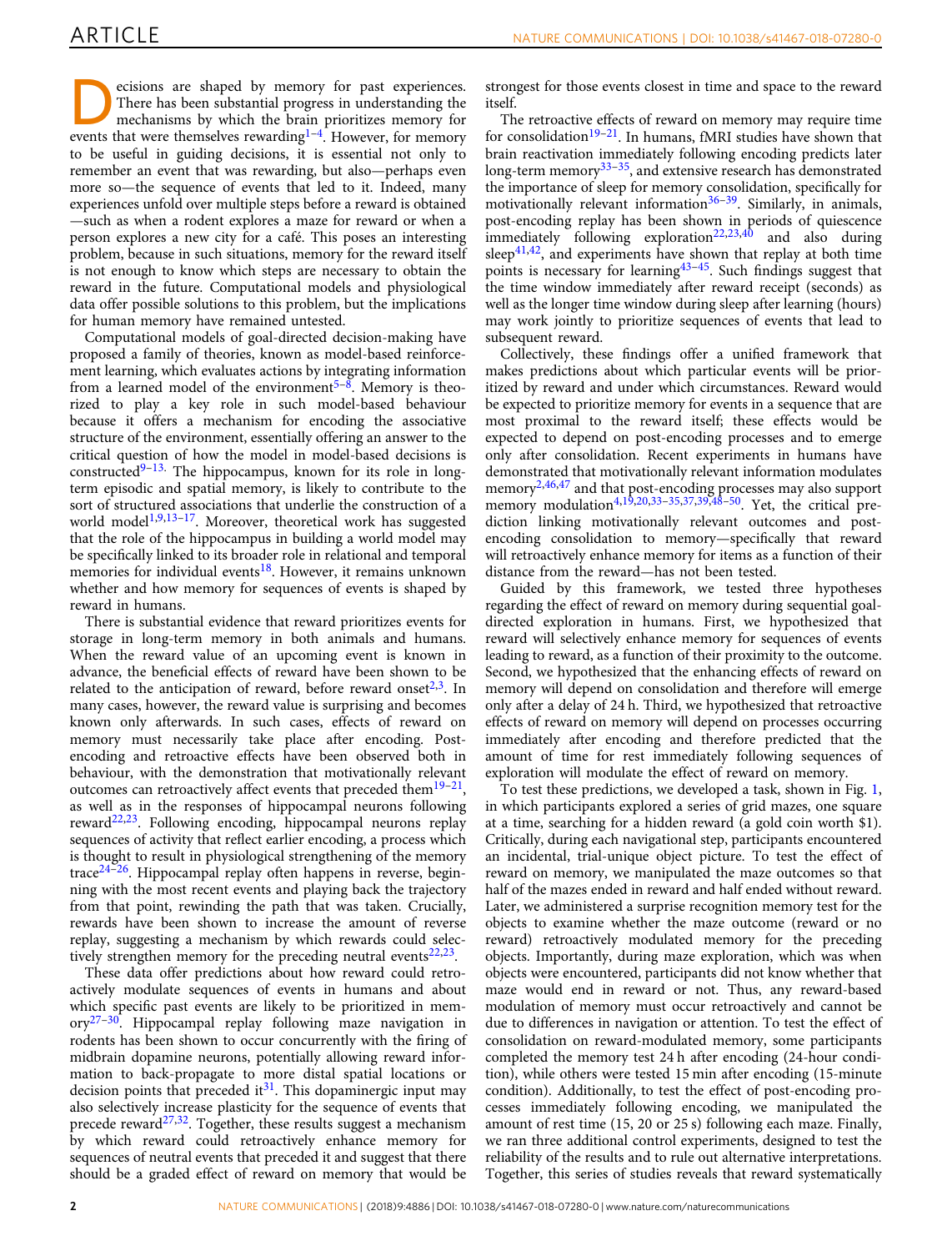

<span id="page-2-0"></span>**a** Phase 1: Maze exploration (incidental encoding)





Fig. 1 Experimental design to test the retroactive effect of reward on memory. The task consisted of maze exploration followed by a surprise memory test. a In the maze exploration phase, participants explored a series of mazes searching for a gold coin (each worth a bonus \$1; 2007 Presidential \$1 Coin image from the United States Mint). Mazes varied in length, ranging from 3 to 15 steps. Participants explored a total of 22 mazes. Half of the mazes ended in reward and half ended with no reward. During exploration, participants encountered trial-unique object pictures, appearing one at a time in the participants' current location. The objects were not related to the maze outcome and each object only appeared in one location within one maze during the entire task. The outcome of the maze was not known at the time the object was presented; therefore, any effect of reward on object memory must be due to retroactive modulation. A fixation interval of 15, 20 or 25 s followed each maze. During this time, participants were instructed to rest. **b** At each step, participants had 2 s to choose which adjacent square to navigate to next, and after taking that step, they saw a picture of an object appear in the chosen location for 2.5 s, after which the object was replaced with a white square for a brief interval. After that, the square turned grey, indicating that the participant should make his or her next navigational choice. c In the second phase, participants were given a surprise memory test after a delay of either 15 minutes or 24 hours. Participants were presented with a series of objects, one at a time, and were asked to indicate if the object was old (presented during the maze) or new (a lure) and the confidence of their response

prioritizes memory for neutral objects, retroactively enhancing memory for objects closest to the reward. This effect of reward on memory selectively emerges after a 24-hour delay and is stronger for mazes followed by a longer rest interval, suggesting a role for post-reward replay and overnight consolidation. These findings demonstrate that reward retroactively prioritizes memory along a sequential gradient, consistent with the role of memory in supporting adaptive decision-making.

## Results

Retroactive prioritization of memory by reward after consolidation. Our first hypothesis was that long-term memory would be prioritized for objects that were most proximal to the reward. Supporting this prediction, in Experiment 1, we found that when memory was tested after 24 hours of consolidation, reward had a retroactive and selective effect on memory as a function of proximity of the objects to reward (multi-level logistic regression; 24-hour condition ( $n = 23$ ): reward × proximity:  $β =$  $-0.11$ , SE = 0.035, CI<sub>95</sub> = [-0.18, -0.036],  $p = 0.004$ ). Specifically, the closer an object was to the reward, the more likely it was to be remembered later, as shown in Fig. [2](#page-4-0)a (see also Supplementary Figure 1a, Supplementary Figure 2a,c, Supplementary Note 1). This interaction reflected a negative effect of proximity on memory in the rewarded mazes but not the non-rewarded mazes (multi-level logistic regression; proximity: reward mazes:

 $\beta = -0.16$ , SE = 0.049, CI<sub>95</sub> = [-0.25, -0.065],  $p < 0.0004$ ; noreward mazes:  $β = -0.054$ ,  $SE = 0.045$ ,  $CI<sub>95</sub> = [-0.32, 0.14]$ ,  $p = 0.23$ ). Together, these findings indicate that the rewarddriven reprioritization of memory varies as a function of the proximity of an object relative to the reward: the more proximal an object was to reward, the more likely it was to be remembered later.

In Experiment 2, we repeated the 24-hour condition of Experiment 1 in a new and separate sample of participants. The retroactive and graded effect of reward on memory was replicated (multi-level logistic regression; Experiment 2 ( $n = 21$ ): reward  $\times$ proximity:  $\beta = -0.12$ ,  $SE = 0.033$ ,  $CI_{95} = [-0.18, -0.059]$ ,  $p = 0.004$ ; proximity: reward mazes:  $\beta = -0.15$ , SE = 0.048, CI<sub>95</sub> = [-0.25, -0.050],  $p = 0.00080$ ; no-reward mazes:  $\beta = 0.098$ , SE = -0.052, CI<sub>95</sub> = [-0.0053, 0.20],  $p = 0.066$ ); see Supplementary Figure 1b and Supplementary Figure 3a, Supplementary Note 1, for post hoc tests see Supplementary Table 2). Experiment 3 sought to further replicate the reward proximity effect and to determine whether the result was affected by the location of the outcome. Specifically, in Experiments 1 and 2, on reward trials the gold coin was presented inside the maze, while on no-reward trials, the "maze over" outcome was presented outside of the maze. Consequently the reward proximity effect could simply have been caused by the outcome location and not reward per se. In Experiment 3, we repeated the 24-hour condition of Experiments 1 and 2, but controlled for the location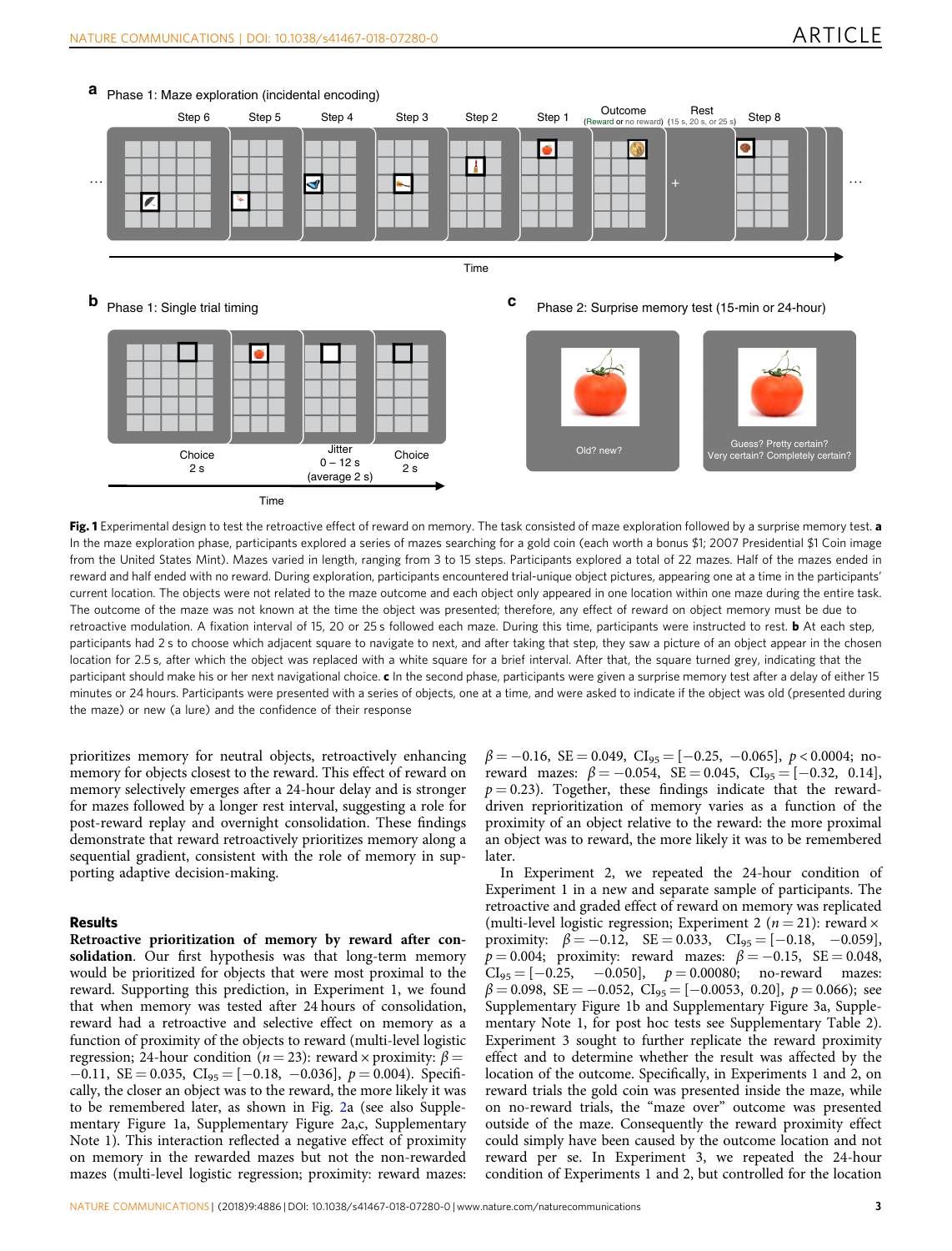

of the maze outcome: either a high reward (a gold coin worth \$1) or low reward (a dime worth \$0.10) was always presented in a maze square. When controlling for the location of the maze outcome, we again found the reward proximity effect (multi-level logistic regression; Experiment 3 ( $n = 32$ ): reward × proximity: β  $= -0.12$ , SE = 0.027, CI<sub>95</sub> = [-0.17, -0.071], p < 0.0004; proximity: reward (gold coin) mazes:  $\beta = -0.16$ , SE = 0.038, z =  $-4.15$ , CI<sub>95</sub> = [ $-0.24$ ,  $-0.085$ ],  $p < 0.0004$ ; low reward (dime) mazes:  $\beta = 0.082$ , SE = 0.038,  $z = 2.17$ , CI<sub>95</sub> = [0.0084, 0.16],  $p =$ 0.030; see Supplementary Figure 1c and Supplementary Figure 3b,

Supplementary Note 1, for post hoc tests see Supplementary Table 2). This indicates that the effect of reward on memory is not explained simply by differences in the maze outcome location but is due instead to retroactive reward modulation.

Importantly, this effect of reward and proximity on memory cannot be explained by simple primacy or recency effects (i.e. improved memory for the first or last items), as memory was modulated by the interaction of relative proximity and reward, rather than a main effect of either (see Supplementary Note 2). Additionally, the reward proximity effect is not confounded by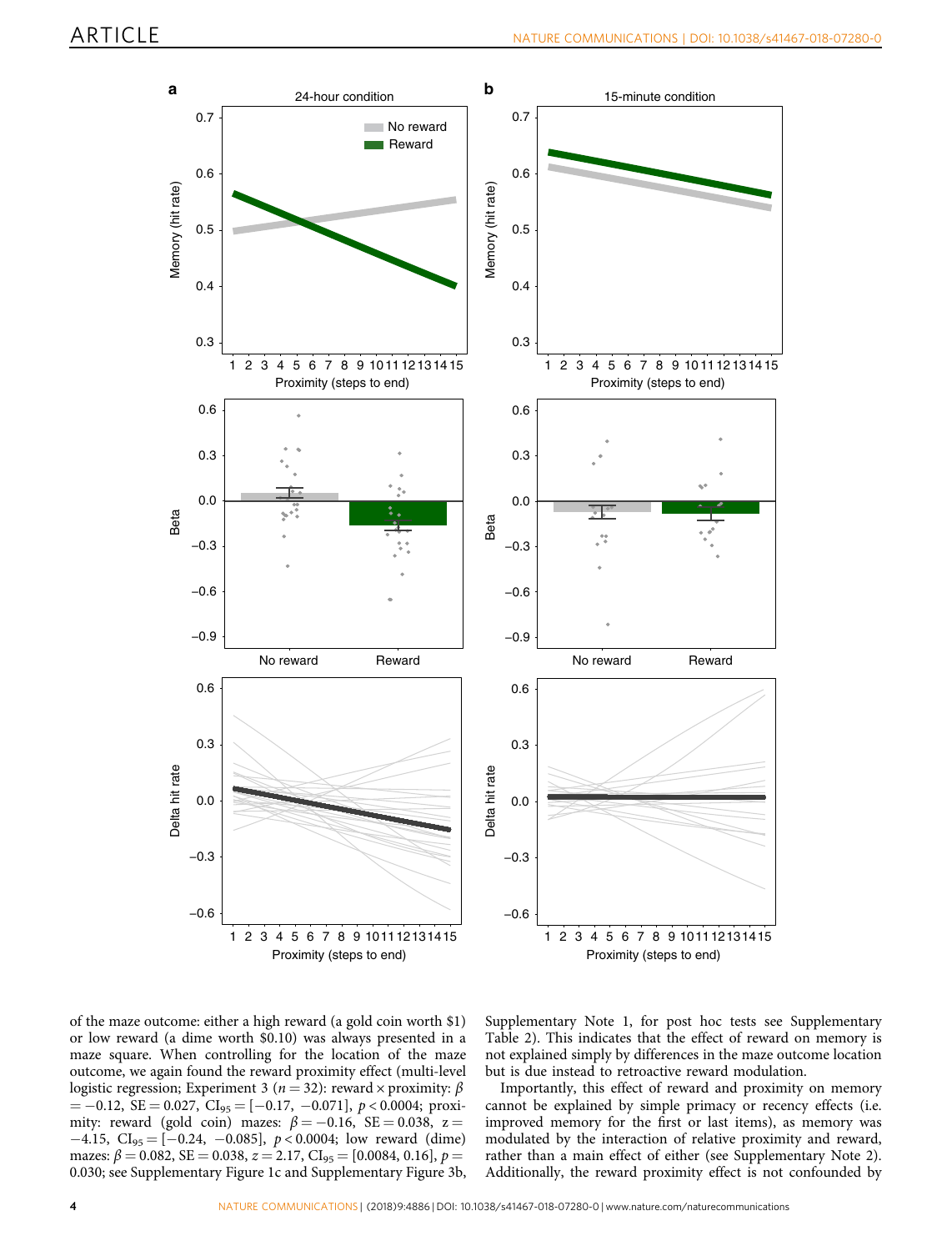<span id="page-4-0"></span>Fig. 2 Selective retroactive modulation of memory by reward and proximity (Experiment 1). a 24-hour condition ( $n = 23$ ). Rewards retroactively modulated memory, such that participants were more likely to remember objects that were more proximal to the reward. The top panel depicts the model predictions, showing how the proximity of the object was positively related to participants' memory for objects in rewarded vs. unrewarded mazes. The middle panel depicts the beta coefficients for the reward and no-reward conditions. The error bars represent the standard error of the reward × proximity interaction, and the dot plot overlay shows the reward and no-reward betas for each participant. The bottom panel depicts the interaction term representing the difference between the slopes in the reward and no-reward condition by proximity; the group level is shown in black, and individual participants are in light grey. **b** 15-minute condition ( $n = 21$ ). For this condition there was no evidence for a reward by proximity interaction and a significant interaction with delay condition was observed, indicating a significantly greater reward proximity memory effect in the 24-hour condition. The top panel depicts the model predictions, showing the relationship between the proximity of the object and participants' memory for objects in rewarded vs. unrewarded mazes. The middle panel depicts the beta coefficients for the reward and no-reward conditions. The error bars represent the standard error of the reward × proximity interaction, and the dot plot overlay shows the reward and no-reward betas for each participants. The bottom panel depicts the interaction term representing the difference between the slopes in the reward and no-reward condition by proximity; the group level is shown with the black line and individual participants are in light grey

maze length, time elapsed between encoding and maze end, whether the reward stimulus was presented on the perimeter vs. inside of the maze, or the number of previous objects or rewards encoded in that maze square location (see Supplementary Note 2).

Our second hypothesis was that the effect of reward on memory would depend on consolidation. To test whether consolidation is necessary for the retroactive effect of reward on memory, we compared the data from participants who performed the memory test 24 hours after maze exploration with a separate group that performed the memory test 15 minutes after maze exploration. As shown in Fig. 2, the reward  $\times$  proximity interaction in the 24-hour group was significantly greater than in the 15-minute group (multi-level logistic regression; delay condition × reward × proximity:  $\beta = -0.061$ , SE = 0.024, CI<sub>95</sub> =  $[-0.11, -0.013], p = 0.012$ . Indeed, among those tested after 15 minutes, we found no interaction between reward and sequential proximity (multi-level logistic regression; 15-minute condition: reward × proximity:  $\beta = -0.014$ , SE = 0.034, CI<sub>95</sub> = [-0.051, 0.079],  $p = 0.68$ ; proximity: reward mazes:  $\beta = -0.039$ , SE = 0.048,  $CI_{95} = [-0.13, 0.058], p = 0.41;$  no-reward maze:  $\beta =$  $-0.067$ , SE = 0.054, CI<sub>95</sub> = [ $-0.17$ , 0.033],  $p = 0.19$ ; Fig. 2b, see also Supplementary Figure 1, Supplementary Figure 2b,d and Supplementary Note 2). These results support the hypothesis that the retroactive effects of reward on proximal experiences emerge selectively after consolidation.

Reward proximity effect increases with longer rest intervals. Our third hypothesis was that the reward proximity effect would depend on processes that occur immediately after encoding, and therefore, we predicted that the amount of rest immediately following sequences of exploration would modulate the reward proximity effect on memory. To test this hypothesis, we examined whether the duration of rest following incidental encoding in each maze modulated the effect of reward and proximity on memory. We manipulated the length of the post-encoding rest breaks to test if longer rest durations were associated with stronger retroactive reward modulation of memory for proximal objects. In the 24-hour condition, we found a significant interaction of proximity by reward by rest duration: for mazes followed by a longer break, the reward proximity effect was stronger (multi-level logistic regression; 24-hour condition: reward  $\times$  proximity  $\times$  rest duration:  $\beta = -0.12$ , SE = 0.042, CI<sub>95</sub> = [-0.20, -0.036],  $p =$ 0.0048; Fig. [3](#page-5-0)a). To further explore the effect of the rest duration interval in the delay condition, we compared model fits to the data. In a formal model comparison, we found that the model including rest duration explained the data significantly better than the simpler model omitting rest duration (chi-square test;  $\chi^2$  $(8) = 30.89$ ,  $p = 0.014$ ). This effect was selective to the 24-hour condition (multi-level logistic regression; delay condition ×

reward × proximity × rest duration:  $\beta = -0.067$ , SE = 0.031, CI<sub>95</sub>  $=[-0.13, -0.0054], p = 0.033$ ; we found no effect of rest duration on the reward proximity effect among the participants tested after 15 minute (multi-level logistic regression; 15-minute condition ( $n = 21$ ): reward × proximity × rest duration:  $\beta = 0.012$ ,  $SE = 0.050$ ,  $CI_{95} = [-0.081, 0.12]$ ,  $p = 0.74$ ; Fig. [3b](#page-5-0)). These results suggest that the rest breaks immediately following encoding are critical for the retroactive effects of reward on memory that emerge after consolidation.

These post-maze interval effects replicated in Experiment 2 (multi-level logistic regression; reward  $\times$  proximity  $\times$  rest duration:  $\beta = -0.14$ , SE = 0.044, CI<sub>95</sub> = [-0.23, -0.062],  $p = 0.0016$ ; chi-square test;  $\chi^2(8) = 33.50$ ,  $p = 0.000050$ ; see Supplementary Figure 3c) and Experiment 3 (multi-level logistic regression; reward × proximity × rest duration:  $\beta = -0.018$ , SE = 0.035, z = −5.06, CI<sub>95</sub> = [−0.25, −0.11], *p* < 0.0004; chi-square test;  $\chi^2(8)$  = 38.90,  $p = 0.0000051$ ; see Supplementary Figure 3d).

Reward proximity effect is not due to strategic rehearsal. Participants were not told of the memory tests before the maze exploration task. Nonetheless, it is possible that the effect of reward on memory could be related to strategic rehearsal or other explicit post-reward processes during the rest breaks. That is, an alternative explanation for the reward proximity effect is that during the rest intervals participants rehearse objects more when they are recent and from rewarded mazes. To test this possibility, we ran a follow-up experiment that investigated whether the opportunity to strategically rehearse during the post-encoding rest breaks is related to the reward proximity memory effect. This experiment was identical to the 24-hour condition, except that participants performed a secondary distractor task during the post-encoding rest interval, designed to prohibit strategic rehearsal during this time.

Participants were assigned to one of three conditions that varied the level of cognitive load of the distractor task (from low to high); this allowed us to test the effect of different levels of cognitive load during the rest interval on later memory. As shown in Fig. [4,](#page-6-0) one group of participants performed a target detection task, a second group of participants performed a spatial navigation task, and a third group of participants performed a working memory task. In all three groups, we replicated the main findings of an interaction of proximity and reward: we found a graded and retroactive effect of reward on memory after consolidation (multi-level logistic regression; target detection condition ( $n = 27$ ): reward × proximity:  $\beta = -0.14$ , SE = 0.029,  $CI_{95} = [-0.19, -0.082], p < 0.004$ ; navigation condition (*n* = 27): reward × proximity:  $\beta = -0.15$ ,  $SE = 0.029$ ,  $CI_{95} = [-0.21$ ,  $-0.089$ ],  $p < 0.004$ ; working memory condition  $(n = 23)$ : reward × proximity:  $\beta = -0.13$ ,  $SE = 0.032$ ,  $CI_{95} = [-0.19,$  $-0.064$ ,  $p < 0.004$ , for post hoc tests see Supplementary Table 3,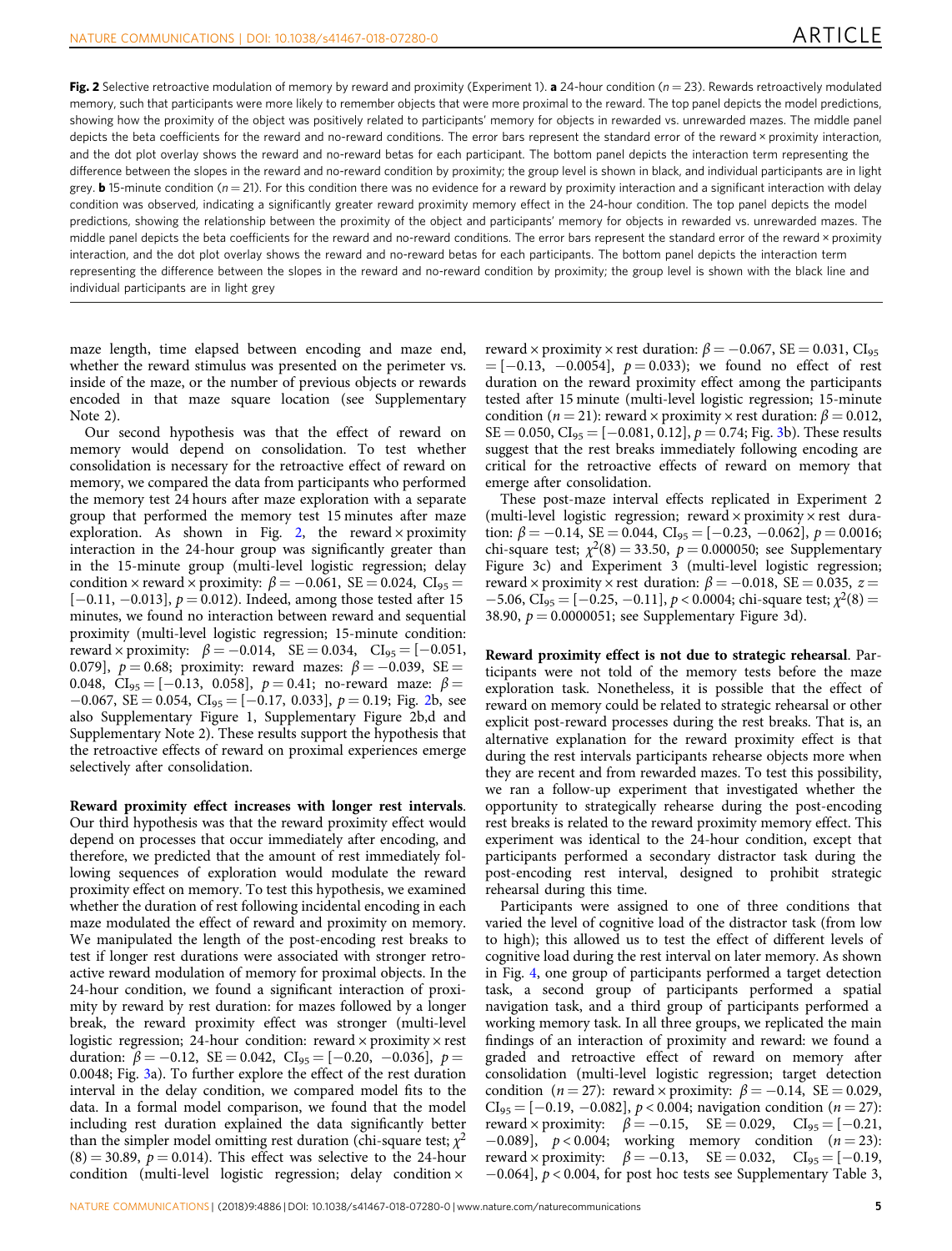### <span id="page-5-0"></span>24-hour condition **a**



### 15-minute condition **b**



Fig. 3 Reward proximity effect increases with longer post-encoding rest. (Experiment 1). a In the 24-hour condition  $(n = 23)$ , we found that the duration of the rest break following each maze modulated the reward proximity effect, such that the interaction was stronger if the rest break following the maze was longer. **b** In the 15-minute condition ( $n = 21$ ), we did not find an effect of the duration of the rest break modulating the reward by proximity interaction. The direct comparison of the 24-hour and 15-minute conditions showed a significant interaction (see Supplementary Table 1b for post hoc tests). The insets depict the beta coefficients for the reward and no-reward conditions. The error bars represent the standard error of the reward × proximity interaction, and the dot plot overlay shows the reward and no-reward betas across participants

see also Supplementary Note 1). The replication of this effect in all three conditions, even under challenging cognitive loads, suggests that the effect of reward on memory cannot be explained by rehearsal during these breaks.

Further, in all three conditions, we again found that the retroactive reward proximity effect was related to the duration of post-maze rest: specifically, the longer duration of the post-maze interval was related to a stronger reward proximity effect, irrespective of the distractor task condition (see Supplementary Figure 4). Additionally, again we found that the model including rest duration explained object memory performance better than the model without rest both in the target detection and working memory conditions (chi-square test; target detection:  $\chi^2(8)$  = 39.86,  $p = 0.0000034$ ; working memory:  $\chi^2(8) = 45.41$ ,  $p =$ 0.00000031) with a weaker effect in the same direction in the navigation condition (navigation:  $\chi^2(8) = 13.57$ ,  $p = 0.094$ ). These results replicate the previous finding that the duration of the postmaze rest period increases the reward by proximity interaction and demonstrate that the effect of rest duration on the reward proximity effect was not related to explicit rehearsal of objects

during rest, as the effect was robust to three different distractor tasks during the rest period.

Retroactive prioritization of spatial memory by reward. If rewards retroactively prioritize memory to facilitate future decisions, in addition to affecting memory for the object seen in each square, reward might also affect the location of each object, contributing to the formation of a cognitive map of the maze environment. To test the retroactive effect of reward on spatial memory, after participants completed the recognition memory test, we administered a surprise memory test for the objects' spatial location during memory encoding (Phase 3). In the spatial location memory test, an old object was randomly placed in the maze and the participant was instructed to move the object back to the square where the object was originally encoded (Fig. [5](#page-7-0)a). We then transformed the number of steps between the original (encoded) location and the remembered location into a continuous proportion correct measure (such that returning the object to the correct square was scored as a 1, and returning the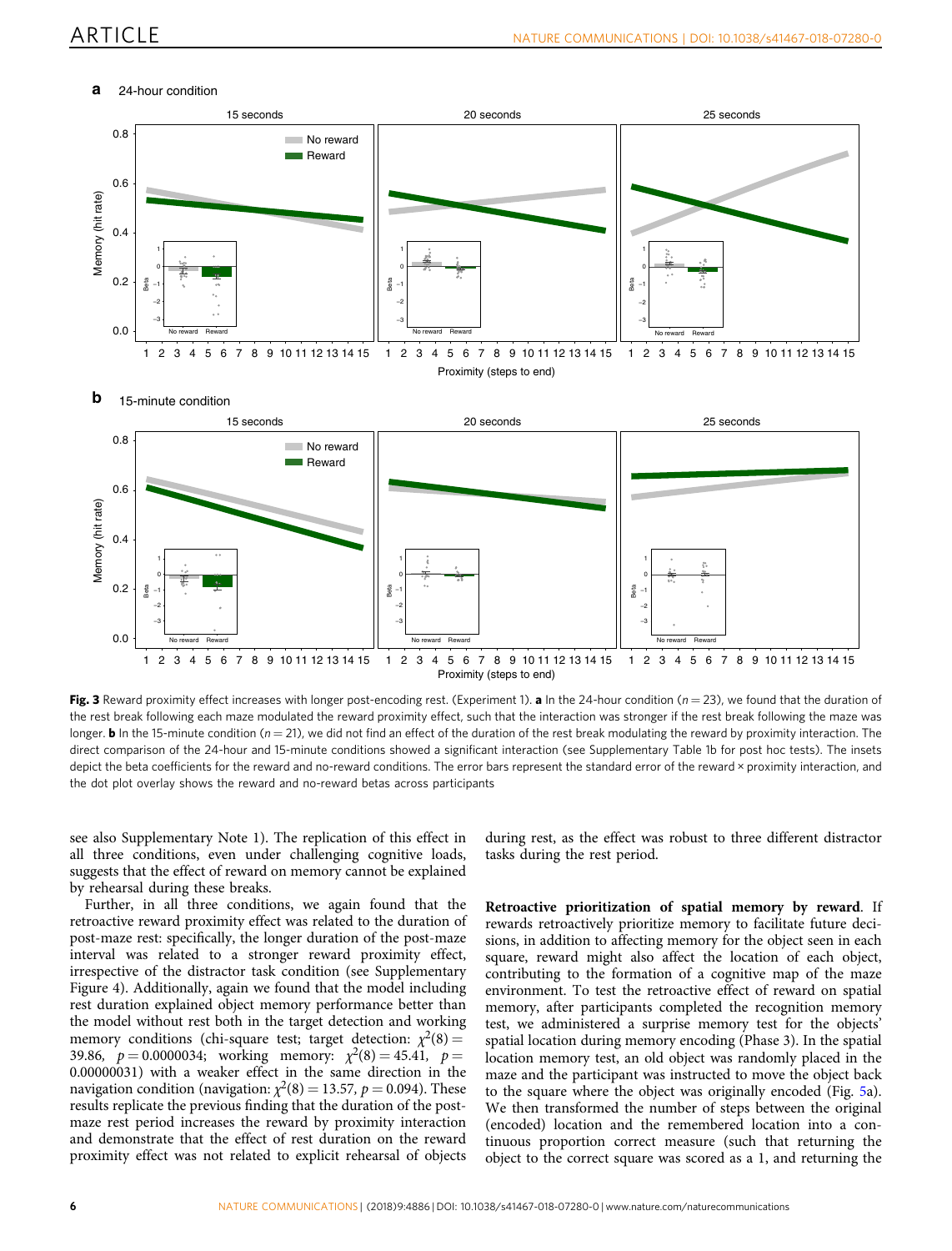<span id="page-6-0"></span>

Fig. 4 Reward proximity effect is not due to strategic rehearsal. (Experiment 3) To rule out the possibility that the reward proximity effect was due to strategic rehearsal during the rest intervals, we conducted a follow-up experiment in which participants completed one of three distractor tasks during the rest breaks. **a** In the target detection condition ( $n = 27$ ), participants were instructed to make a key response every time a target image appeared in a maze square, but not when a lure image (a dark grey square) appeared (top). Despite the distractor task, we found that rewards retroactively modulated memory, such that participants were more likely to remember objects that were more proximal to the reward (bottom). **b** In the navigation condition  $(n = 27)$ , participants used the arrow keys to navigate to a target (top). We again replicated the reward proximity effect. c In the working memory condition  $(n = 23)$ , participants were presented with a target (a configuration of four randomly chosen colours in four randomly chosen squares) at the beginning of the rest interval and were instructed to make a key response to every presentation of this target configuration, but no responses to non-target configurations (other combinations of colours and squares) (top). In the working memory condition, we again replicated the reward proximity effect (bottom). We did not find a significant effect of distractor condition on the reward by proximity interaction (target detection condition vs. navigation condition × reward × proximity; target detection condition vs. working memory condition × reward × proximity (see Supplementary Table 3a for post hoc tests). The insets depict the beta coefficients for the reward and no-reward conditions. The error bars represent the standard error of the reward × proximity interaction and the dot plot overlay shows the reward and no-reward betas across participants

object to a square as far away as possible was scored as a 0, with intermediary values in between).

We found that participants' spatial memory performance was above chance (one-sample  $t$  test; chance = 0.5; data from all Experiments combined: mean spatial memory (se) =  $0.55 \pm$ 0.00030,  $t(145) = 13.35$ ,  $p < 0.001$ ). Paralleling the results from the recognition memory test, we found that reward retroactively modulated spatial memory for sequentially proximal objects (multi-level logistic regression; data from Experiments 1, 2, 3 and 4, combined: reward × proximity:  $\beta = -0.0062$ , SE = 0.0022, t =  $-2.83$ , CI<sub>95</sub> = [ $-0.010$ ,  $-0.0018$ ],  $p = 0.0032$ ; Fig. [5b](#page-7-0)), such that spatial location memory decreased as proximity to the end of the maze increased for the no (or low) reward mazes (multi-level logistic regression; Experiments 1–4 combined; 24-hour conditions only;  $n = 146$ : proximity—reward mazes:  $\beta = -0.0047$ , SE = 0.0032,  $t = -1.48$ ; proximity—no (or low) reward mazes:  $\beta$  = 0.0076,  $SE = 0.0031$ ;  $t = 2.41$ ). Additionally, in this model, we detected a main effect of reward (multi-level logistic regression; data from all four experiments combined:  $\beta = 0.0054$ , SE = 0.0022,  $t = 2.47$ ,  $CI_{95} = [0.0011, 0.0095]$ ,  $p = 0.0032$ ) such that spatial location memory for objects from rewarded mazes was significantly better than in the non-rewarded mazes. We found qualitatively similar results when we repeated these analyses measuring the memory performance in steps instead of the proportion correct measure (see Supplement Note 3). While these effects are small, in combination with the parallel effects of reward on recognition memory, they suggest that spatial memory for the map of the environment is retroactively modulated by reward.

### **Discussion**

Together, these findings demonstrate that both recognition memory and spatial memory for neutral events encountered during goal-directed exploration are retroactively modulated by reward. The retroactive effect of reward on memory was graded, such that the objects closest to the reward were remembered best, and these effects only emerged after 24 hours. Moreover, this selective prioritization of memory by reward was positively modulated by the duration of brief rest periods immediately following exploration. These effects were replicated in six separate data sets in which we also demonstrated that the reward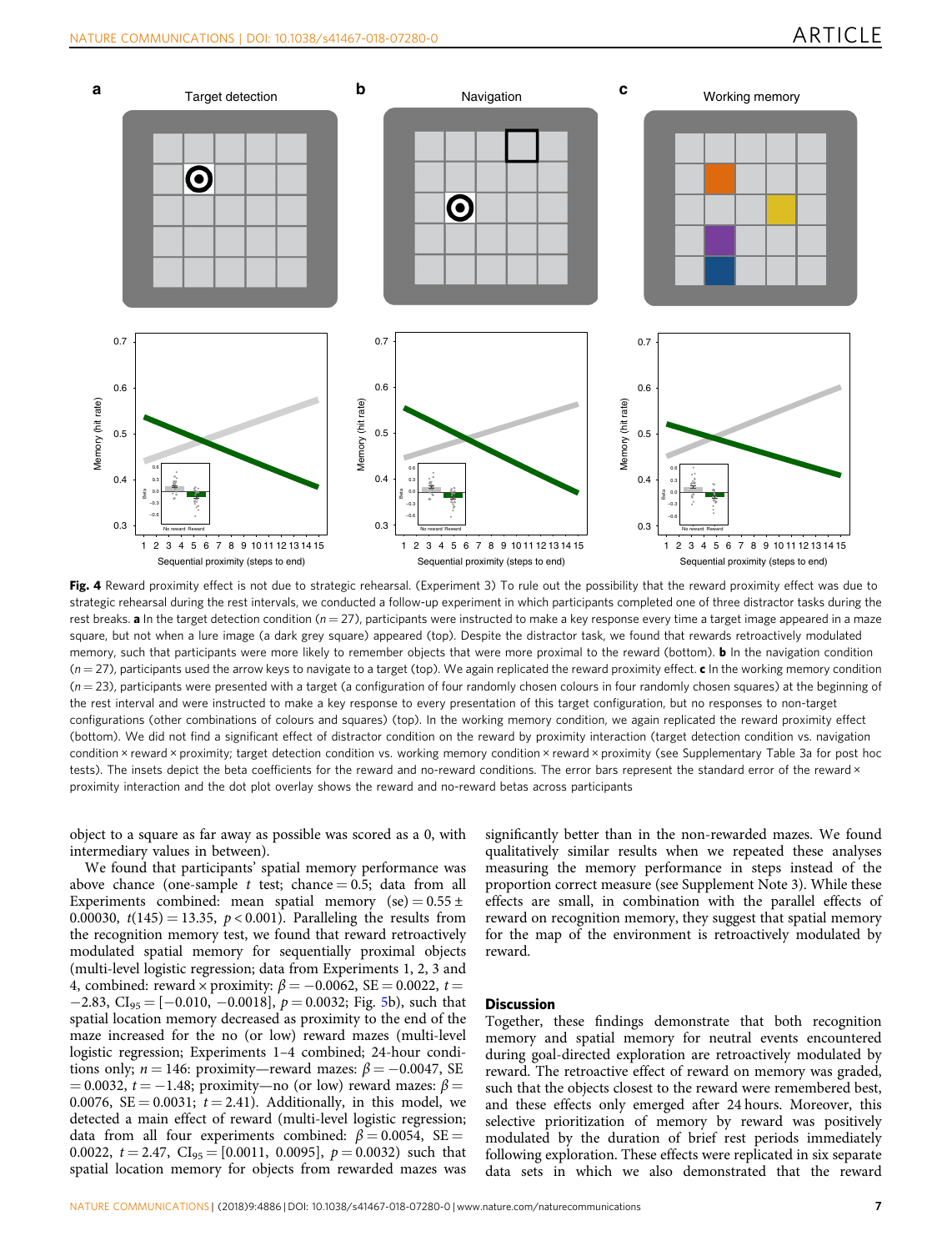<span id="page-7-0"></span>

Fig. 5 Rewards retroactively modulate spatial location memory. a Schematic of surprise spatial location memory test. An old object was randomly placed in a maze square, and participants were instructed to move the object back to the square where they originally saw the object by using arrow keys to move through the maze and then pressing the space bar to indicate the chosen location (self-paced). **b** Reward retroactively modulated spatial memory for sequentially proximal objects such that spatial location memory decreased as proximity to the end of the maze increased for the no (or low) reward mazes (Experiments 1-4 combined, 24-hour conditions only,  $n = 146$ ). The inset depicts the beta coefficients for the reward and no-reward conditions. The error bars represent the standard error of the reward × proximity interaction and the dot plot overlay shows the reward and no-reward betas across participants

proximity effect on memory was not due the location of the maze outcome or to active rehearsal during the post-encoding periods.

Our finding that memory is biased by sequential distance from reward offers new insights into the mechanisms of both memory and decision-making. First, our findings offer an important link between goal-directed exploration, memory, and reward. Second, our findings are consistent with the idea that memories do not form a veridical representation of the world but instead are systematically modulated by motivationally significant events. In offering an explanation as to how memories are prioritized, our findings address fundamental questions in memory research about what we remember and why. Our results specifically demonstrate that objects that were closest to reward outcomes were retroactively prioritized in memory, rather than a general and immediate reprioritization of memory. This selective prioritization may help build world models that are well-suited to support adaptive behaviour by facilitating efficient, flexible, prospective choices in the future, such as finding a shortcut to get back to a rewarded location faster<sup>[28](#page-10-0)-[30](#page-10-0),[51](#page-10-0)-[57](#page-10-0)</sup>.

These results raise questions about the specific brain mechanisms that facilitate the retroactive reward proximity effect. It is well established that the neurotransmitter dopamine signals unexpected rewards $58$  and other motivationally relevant events $59$ . Dopamine is also known to facilitate synaptic long-term potentiation, possibly through midbrain-hippocampal circuits $1,60-63$  $1,60-63$  $1,60-63$ . Our study further highlights the critical question of how unpredictable reward information could retroactively modulate memory traces for previously neutral information. In spatial navigation, hippocampal place cells replay the sequence of activity that unfolded during navigation during periods of rest that follow  $it^{24,25,64,65}$  $it^{24,25,64,65}$  $it^{24,25,64,65}$  $it^{24,25,64,65}$  $it^{24,25,64,65}$  $it^{24,25,64,65}$  $it^{24,25,64,65}$ , a process that is thought to facilitate memory consolidation $26$ . Replay activity has been linked to reward in previous animal research in two ways: first, reward has been shown to increase reverse replay<sup>23,40[,66](#page-11-0)</sup>. Second, replay immediately following receipt of a reward in a maze has been shown to occur concurrently with the firing of midbrain dopamine neurons, potentially providing a mechanism for reward information to retroactively affect traces of the preceding spatial locations or

decision points that preceded it $31$ . Together, these findings suggest a physiological mechanism by which reward could retroactively enhance memory for preceding sequences of neutral events. Our findings provide behavioural evidence in humans that is consistent with this mechanism, demonstrating that reward has a graded effect on memory, enhancing memory for events closer in time and space to the reward itself $2^7$ .

Replay findings in rodents also suggest that retroactive effects of reward on memory may require time for consolidation before their effects manifest in behaviour. In rodents, replay has also been shown in periods of quiescence immediately following exploration<sup>[22](#page-10-0),[23](#page-10-0),[40](#page-10-0)</sup> and also during sleep<sup>[67](#page-11-0)</sup>. Studies suggest that replay at both time points is necessary for learning  $43-\frac{15}{15}$  $43-\frac{15}{15}$ . Therefore, the time window immediately after reward receipt (seconds) as well as the longer time window during sleep after learning (hours) may work jointly to prioritize sequences of events that led to subsequent reward. Our behavioural data are consistent with the hypothesis that replay that occurs immediately after encoding may tag events for later consolidation<sup>[61](#page-11-0),[63](#page-11-0),[68](#page-11-0)-[70](#page-11-0)</sup>. Although each replay event may occur very rapidly, questions remain regarding the necessary and sufficient duration of rest and sleep post encoding. Our data suggest that the duration of the time window post encoding has an effect on later memory, even on the order of several seconds (ranging from 15 to 25). Indeed, there is some evidence that both replay in rodents $23$  and post-encoding reactivation in humans persist for prolonged durations following encoding[33](#page-10-0)–[35.](#page-10-0)

Finally, in addition to finding that memory is prioritized for items close to the reward, we also found some evidence for deprioritized memory for objects that were closest to the noreward (or low reward) outcomes—in Experiments 2, 3 and 4 and as a trend in Experiment 1. Although this finding was unexpected, it may be related to a recent report regarding the effects of reward on neuronal replay<sup>[23](#page-10-0)</sup>. Ambrose et al. found that increasing or decreasing reward led to corresponding changes in the rate of reverse replay, while the rate of forward replay remained unchanged. To the extent that similar processes may be happening in our task, this may help explain why reward vs. no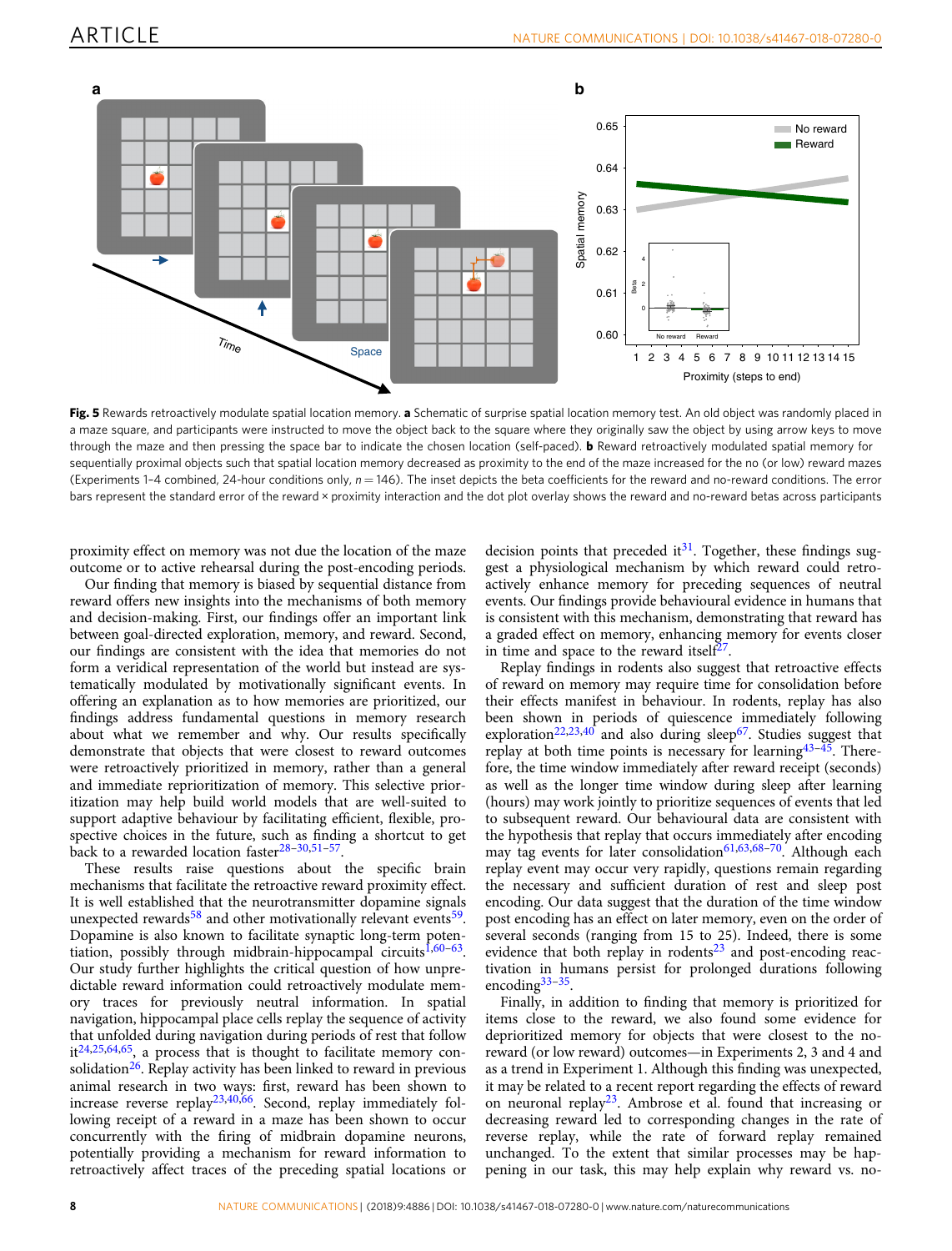reward outcomes would predominately affect memory for events at the beginning of the maze, rather than only at maze end, leading to a within-maze primacy effect for the no-reward (or low reward) mazes. Further studies are needed to test this possibility directly.

In summary, our findings demonstrate that motivationally relevant events retroactively prioritize memories for preceding neutral experiences along a temporal-spatial gradient. As such, our findings provide important support for mechanisms of memory in service of decisions, and for how relational memory representations are modulated by reward to construct a world model that can support flexible, adaptive behaviour.

### Methods

Experiment 1. We designed Experiment 1 to answer three questions. (1) Do rewards exert a retroactive and graded effect on memory that varies as a function of the object's sequential proximity to reward? (2) Does the reward proximity effect depend on consolidation? and (3) Do longer post-encoding rest intervals result in a greater reward proximity effect? To address these questions, we designed a task in which participants explored a series of mazes, half of which ended in reward and half of which ended with no reward. Critically, at each step of the maze participants were incidentally presented with pictures of trial-unique objects; in this way, objects varied in their proximity to the end of the maze (either reward or no reward). Then, either 15 min or 24 h later, we gave a surprise recognition memory test for these objects. Since participants did not know the outcome of the maze at the time of incidental object encoding, any modulation of memory by reward is necessarily retroactive.

Participants: We recruited and tested participants from the Columbia University community in accordance with a protocol approved by Columbia University's Morningside Institutional Review Board. All participants provided informed consent. Participants were excluded if they reported any psychiatric diagnoses and/or use of psychoactive medications, had previously participated in a similar experiment, were non-compliant with the experimental protocol (e.g. did not show for the second session of the experiment), or if there were technical errors in data collection. Participants were compensated \$12/h for their time and were paid a cash bonus based on the number of gold coins found (unbeknownst to the participants, this was always one gold coin during the practice and 11 gold coins during the task, for \$12 total).

For Experiment 1, we recruited 51 participants. We excluded five participants due to technical errors, one participant for a self-reported psychiatric diagnosis and psychoactive medication, and one participant for previously participating in a similar task, leaving 44 participants (29 female, mean age (SD):  $24.6 \pm 6.3$  years). Of these participants, 23 were assigned to the 24-hour condition, and 21 were assigned to the 15-minute condition.

Materials: We tested participants in individual testing rooms and presented the computerized tasks on a 21-inch iMac, using the Psychtoolbox (Brainard, D.H. (1997)) package in MATLAB. Participants indicated their responses on a standard keyboard. The experiment included a total of 288 unique object pictures: 192 objects displayed during the maze exploration task and an additional 96 objects presented as lures for the subsequent memory task. The gold coin stimulus was a picture of the Liberty side of a United States Zachary Taylor gold dollar (image from the United States Mint) presented on a white background.

Procedure: Participants completed the maze exploration incidental encoding task (Phase 1; Fig. [1](#page-2-0)a, b), a surprise recognition memory test (Phase 2; Fig. [1](#page-2-0)c), which began either 15 minutes or 24 hours after the maze exploration task and a surprise spatial location memory test (Phase 3, Fig. 5a).

Phase 1—Maze exploration (incidental encoding) task: The experimenter instructed participants that the goal of the task was to explore a series of mazes  $(5 \times 5 \text{ grids})$  searching for a gold coin, each worth a \$1 reward (see Supplementary Methods for instructions). Participants explored 22 mazes. Unbeknownst to them, we controlled the outcomes so that they found the gold coin in half of the mazes (11 reward mazes, 11 no-reward mazes).

Each maze began by displaying the  $5 \times 5$  grid with all 25 locations filled with blank, grey-patterned squares. The participants' square location was indicated with a black frame. A square was randomly chosen for the participants' start location; no object was revealed in this start square. Then participants freely navigated to an adjacent square—up, down, left or right—by pressing the corresponding arrow key. This choice shifted the black location frame to the selected location and revealed an object in that square. Each object was presented for 2.5 s, after which we replaced the object with a white square for 0–12 s (jittered, mean 2 s). The next choice period was signalled by the square returning to the grey background colour, after which the participant had 2 s to choose where to move next. Participants were unaware that each maze had a predetermined length and outcome. After a participant explored the pre-allocated number of steps (i.e. squares explored or objects seen) for a given maze, he or she was presented with the maze outcome: for rewarded mazes, this was a gold coin; for non-rewarded mazes, "MAZE OVER" appeared at top of the screen. The outcome (the gold coin or "MAZE OVER") appeared for 2 s.

To create a subjective sense of exploration, we varied the number of objects presented within each maze, such that participants saw 3–15 unique objects per maze (mean: 8.7 objects), with lengths matched across the reward and no-reward conditions. In total, participants were presented with 192 objects during the maze exploration phase. We pseudo-randomized the order of objects, maze lengths and maze outcomes.

Each maze was followed by a 15, 20 or 25 s rest break, designated by a fixation cross. Participants were instructed to rest during this time. Following the rest break, the next maze began automatically.

If, within a particular maze, a participant re-explored a square, the same object was revealed so that the maze environment remained stable; however, we removed any object presented more than once from all analyses. If participants did not make a valid response within the allotted time (2 s), "Too Late" appeared at the top of the maze, and participants had to wait a full turn for their next move. Participants had a low rate of repeated objects  $(3.18 \pm 3.29\%$  of all trials on average) or "Too Late" missed trials  $(4.75 \pm 5.04\%)$  of all trials on average). If participants tried to navigate outside of the maze, beyond the  $5 \times 5$  grid, the response was not accepted.

At the beginning of the experiment, participants completed two practice mazes (one that ended with a gold coin and one that did not) with abstract shapes instead of objects. They were then paid a bonus \$1 for the gold coin found during the practice, and the experimenter answered any questions.

After completing the maze exploration task, participants received an \$11 bonus for the 11 gold coins found. Then, participants completed the tridimensional personality questionnaire (TPQ) so that the participants in the 15-minute condition would have a brief intermission between encoding and test. The results of the TPQ have not been analysed.

In the 15-minute condition, participants began the memory test after completing the TPQ (∼15 min after the completion of encoding); in the 24-hour condition, participants began the memory test 24 h  $(\pm 2 h)$  from the beginning of the maze exploration (incidental encoding) task.

Phase 2—Surprise recognition memory test: In the second phase, we surprised participants with a recognition memory test for the object pictures incidentally presented during the maze exploration task. We presented the participant with 288 objects one at a time, consisting of all 192 old objects displayed during the maze exploration task and only 96 new lure objects to shorten duration of the memory test. On each trial, the object appeared for 1.5 s. Then, "Old" and "New" appeared on the bottom of the screen, under the picture, to prompt the participant to indicate his or her memory response, using the left and right arrow keys, respectively. After responding, we queried the participant's confidence, as is standard practice for subsequent memory tasks. The scale "guess (1) pretty certain (2) very certain (3) completely certain (4)" appeared at the bottom of the screen, and the participant indicated the confidence of his or her memory judgement using the 1 to 4 keys (see Supplementary Methods for instructions). Participant responses in the recognition memory test were self-paced.

Phase 3—Surprise spatial location memory test: In the third phase, we administered a surprise spatial location memory test to see if participants' memory for a given object's encoded location was retroactively modulated by reward. We presented an old object in an otherwise blank maze, and the participants' task was to move the object back to its encoded location. Participants were instructed that if they did not remember the exact square, they should move the object as close as possible to the encoded location to minimize the distance between the remembered location and actual encoded location (see Supplementary Methods for instructions).

On each trial, an old object appeared in a randomly chosen maze square; the encoded location was never chosen as the initial square. Then the participant used the arrow keys to move the object through the maze until the object was in the remembered maze square, which the participant indicated by pressing the space bar. After making a choice, the participant indicated his or her confidence on the scale "guess (1) pretty certain (2) very certain (3) completely certain (4)", which appeared at the bottom of the screen, using the 1 to 4 keys. The spatial location memory test was self-paced.

For Experiment 1, participants completed 60 spatial location memory trials. We randomly selected 60 objects that were correctly identified as old objects during the Phase 2: recognition memory test. If a participant did not have enough hit trials (in Experiment 1, this applied to two participants in the 24-hour condition), the balance of trials was filled with miss trials, and these trials were removed from subsequent analyses.

A subset of participants completed a reward memory test (results not reported). Then, each participant completed a written post-test questionnaire, which verified that the participant understood the task instructions and assessed their subjective experiences of the experiment, as well as a demographic form. Finally, participants were compensated for their time for all phases of the task.

Experiment 2. We conducted Experiment 2 to test if both the reward proximity effect and reward proximity modulation by rest duration results from the 24-hour condition of Experiment 1 replicated in a second sample. We repeated the exact same experiment in a second sample of participants. For Experiment 2, Phase 1 (maze exploration incidental encoding task) and Phase 2 (surprise recognition memory test) were identical to Experiment 1; Phase 3 (surprise spatial location memory test) was the same as Experiment 1, except that participants completed 90 spatial location memory trials, instead of 60.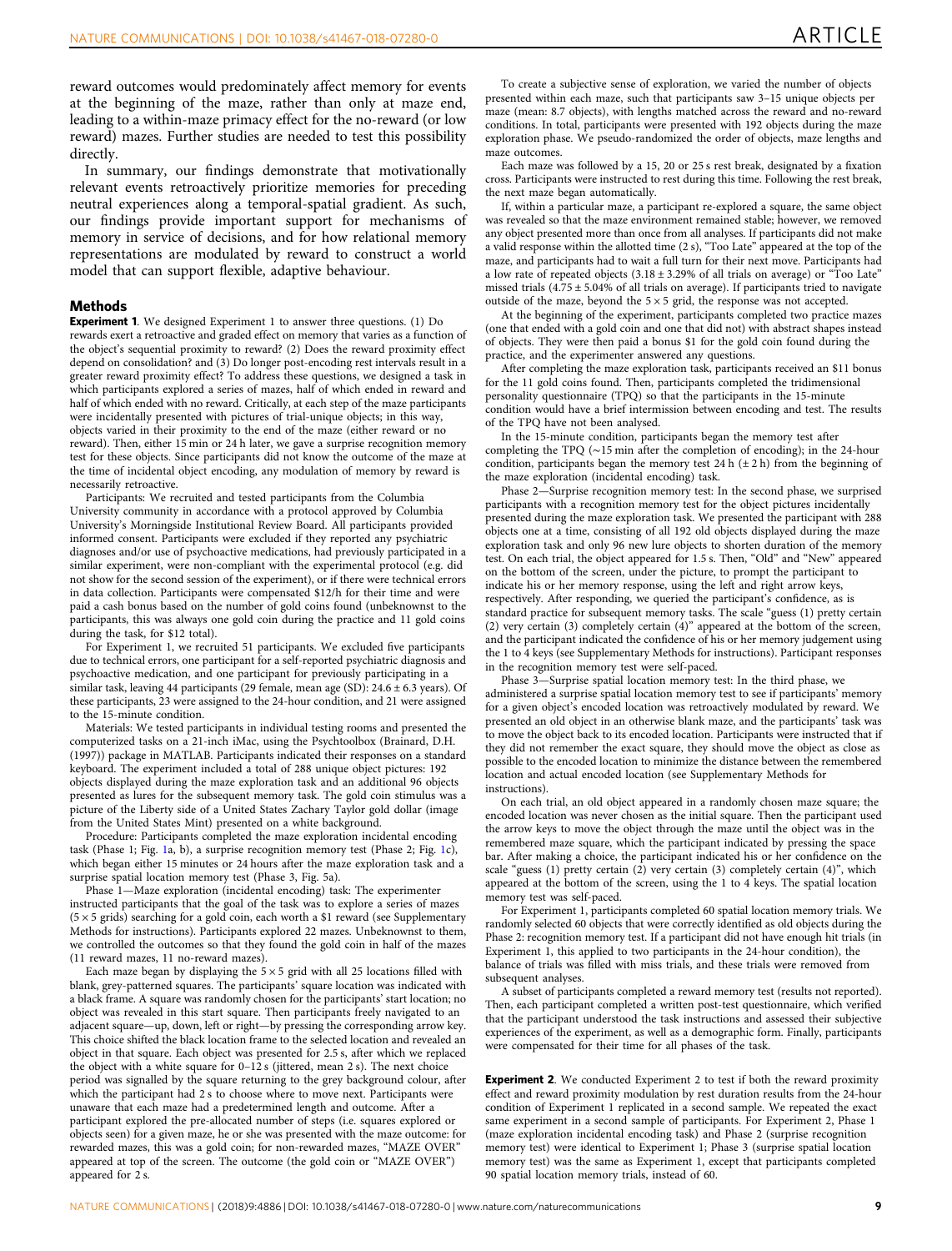In Experiment 2, participants had a low rate of repeated objects (2.42  $\pm$  3.04% of all trials on average) or "Too Late" missed trials  $(4.61 \pm 5.36\%$  of all trials on average).

Participants: For Experiment 2, we recruited 25 participants. We excluded two participants due to self-reported psychiatric diagnoses and/or psychoactive medication, one participant for not showing up to the second session (i.e. the memory test), and one participant for refusing to turn off his mobile phone during the maze encoding task, resulting in 21 participants (12 female; mean age (SD):  $25.7 \pm 5.1$  years). Due to technical errors, only 20 participants completed the Phase 3: surprise spatial location memory test.

Experiment 3. In Experiments 1 and 2, the reward maze outcome (i.e. gold coin) was always presented in a maze square and the no-reward outcome (i.e. maze over) was always presented above the maze. In these experiments we cannot disambiguate whether the reward proximity effect was caused by reward or by the location of the maze outcome, and consequently, we conducted Experiment 3 to test whether the reward proximity effect was due to reward modulation by comparing high vs. low rewards, always presented in the last square of the maze. In Experiment 3, participants had a low rate of repeated objects  $(2.34 \pm 3.89\%$  of all trials on average) or "Too Late" missed trials  $(6.13 \pm 2.57\%$  of all trials on average).

Participants: For Experiment 3, we recruited 42 participants. We excluded one participant due to technical error, six participants due to self-reported psychiatric diagnoses and/or psychoactive medication, one participant for not showing up to the second session (i.e. the memory tests), one participant for previously participating in a similar task, and one participant for misrepresenting his or her age (older than 35-years-old), resulting in 32 participants (20 female; mean age (SD):  $24.0 \pm 4.7$  years). Due to technical errors, only 28 participants completed the Phase 3 surprise spatial location memory test. For Experiment 3, participants were compensated \$12/h for their time and \$13.20 bonus (\$1.10 for the practice and \$12.10 for the maze exploration encoding task).

Materials: For Experiment 3, the stimuli were identical to the stimuli used in Experiment 1, except that participants were additionally presented with a small dime (heads side on a white background) to signify the end of a low reward maze.

Procedure: To control for the effect of outcome location on the retroactive effect of reward effect, we conducted Experiment 3, which replicated the 24-hour condition of Experiment 1, except that we replaced the no-reward maze over condition with a low reward condition. This way, the maze outcome—either a gold coin (still worth a bonus \$1) or a dime (worth a bonus \$0.10)—was always presented in a maze square. The instructions were the same, except that the instructions for the Phase 1 maze exploration (incidental encoding) task were modified: "In each maze, either a gold dollar coin or a dime is hidden. You will navigate through each maze to find the hidden coin. You will be paid a \$1 bonus for every gold coin that you find. You will be paid 10 cents for every dime that you find."

Experiment 4. We conducted Experiment 4 to test whether the reward proximity effect and the reward proximity by rest duration effect were supported by strategic rehearsal during the post-encoding rest breaks. Experiment 4 was identical to the 24-hour condition of Experiment 1 and to Experiment 2, except that during the maze encoding task, we replaced the rest breaks with one of three distractor tasks designed to interfere with strategic rehearsal at different levels of cognitive difficulty: a target detection task, a spatial navigation task, and a working memory task. In Experiment 4, participants had a low rate of repeated objects  $(2.25 \pm 2.62\%$  of all trials on average) or "Too Late" missed trials  $(4.70 \pm 5.03\%$  of all trials on average).

Participants: For Experiment 4, we recruited 88 participants. We excluded five participants due to self-reported psychiatric diagnoses and/or psychoactive medication, four participants due to technical errors, and two participants for previously participating in a similar task, resulting in 77 participants (43 female, mean age (SD):  $23.9 \pm 5.0$  years). Of these, we assigned 27 participants to the target detection task, 27 participants to the spatial navigation condition, and 23 participants to the working memory condition. Due to technical errors, only 75 participants completed the Phase 3: surprise spatial location memory test.

Procedure: Experiment 4 was identical to the 24-hour condition of Experiment 1, except that during the 15, 20 or 25-s intervals following each maze, participants performed one of three distractor tasks with varying levels of cognitive load (described below) designed to prohibit strategic rehearsal during the breaks. In the practice session, participants practiced the distractor task following each of the two practice mazes. To help participants differentiate between the maze encoding task and the distractor task, at the onset of the distractor task, the screen's background colour changed from the light grey used during the maze exploration to a darker grey.

Target detection task: Participants were instructed to press the up arrow key each time a target (a black and white bulls eye image) appeared. Throughout the post-maze interval, a blank maze grid was presented. Intermittently, a stimulus either the target (25% of trials) or a lure (a different coloured grey square, 75% of trials)—appeared in a randomly determined square within the maze. The stimulus was presented for 2 s, and the participant needed to respond to the target while the stimulus remained on the screen. If the participant did not respond within the allotted time or if an inaccurate response was made, a warning appeared at the top

of the screen. A jittered interval (mean: 2.3 s) with a blank maze grid separated trials.

Spatial navigation task: Participants were instructed that a target would appear in a blank maze and that they should use the up, down, left and right arrow keys to navigate to the target (again, a black and white bulls eye image). Throughout the post-maze interval, a blank maze was presented, in which a target would appear in a randomly chosen square within the maze. The participants' starting location was indicated with a white frame surrounding another randomly chosen square. Participants had 2 s to make a navigational choice. If participants did not make a choice within the response window, a warning appeared at the top of the screen. The next location square would turn white for 0.5–1.5 s (mean: 1.25 s). The next choice period was signalled by the square returning to the grey background colour. Participants navigated to a series of targets for the duration of the inter-maze interval.

Working memory task: Participants were instructed that at the beginning of the post-maze interval, a target would appear and that they should press the up arrow any time an identical probe appeared during the series of probe stimuli that followed. The target was a blank maze with four randomly chosen squares appearing in colour (any combination of red, orange, yellow, green, blue or purple, randomly chosen). Next, a series of probe stimuli appeared for 1.75 s: targets (20%), location lures (the same locations as the target, but different colours, 10%), colour lures (the same colours as the target, but different locations, 10%), and other lures (50%). A novel target was used after each maze.

Analyses. We conducted all pre-processing in Matlab and analyses in R. Since our goal was to relate memory for a single item based on trial-by-trial variables such as reward and proximity, the majority of the recognition memory analyses we report in the manuscript include only responses for old objects, as the lures were not associated with the necessary trial-by-trial variables. For the analyses of recognition memory (Phase 2), we used a multi-level logistic regression model to predict hits (i.e. an old object correctly identified as old) in R (glmer, in the lmer4 package).

For the analyses of spatial location memory (Phase 3), we operationalized spatial memory by measuring the number of steps between the encoded location and the remembered location, and then, because the maximum possible error varied as a function of the object's original encoding location (i.e. it is possible to have an error of eight steps for an object encoded in the corner, but only four steps away from an object encoded in the centre of the maze), we scaled each error by the maximum possible error for that encoded location. Then we subtracted this score from 1 so that each trial was given a location memory score ranging from 0 (the remembered location was as far away as possible from the encoded location) to 1 (the encoded location was remembered correctly). Additionally, we also ran a parallel set of analyses that used the raw spatial location memory error. For the spatial location memory analyses, we only included trials for which the participant correctly identified the object as an old object (i.e. a hit) during the recognition memory test (Phase 2).

We operationalized proximity as the number of sequential steps between the object and the outcome (reward or no reward), such that the object seen immediately before the maze end was one step away, the object before that was two steps away, and so forth up to fifteen steps away. We operationalized spatial proximity as the number of maze steps, in any direction, between an object and the end square (minimum one step, maximum eight steps). Any object seen more than once during maze exploration due to a participant retracing his or her step was removed from all analyses.

For the models, reward was effect-coded (1 for reward, −1 for no reward or low reward), proximity was mean-centred and scaled by subject, spatial proximity was mean-centred and scaled by subject, and rest duration was mean-centred and scaled by subject. In Experiment 1, the delay condition was effect-coded (1 for 24 hour, −1 for 15 minute), and in Experiment 4, the distractor condition was coded as a factor. For the spatial location memory test, we additionally included Experiment, coded as a factor, as a predictor.

In the main reward  $\times$  proximity interactions, we fit separate intercept, reward, proximity, and reward × proximity interaction effects for each subject. For the models that included rest duration, we additionally added random effects for rest, the rest  $\times$  reward interaction, the rest  $\times$  proximity interaction, and the rest  $\times$ reward  $\times$  proximity interaction. We did not model correlations between the random effects across subjects. Models that did not converge were rerun using the bobyqa optimizer increased to 1,000,000 iterations.

We estimated the confidence intervals using the confint.merMod function and the p-values using the bootMer function (both from the lmer4 package) run with 2500 iterations. All p-values are two-tailed. To compare the model fits, we used likelihood ratio tests implemented with the anova function.

To ensure that our results were not due to modelling the data using a mixed effect model, we additionally fit a separate reward  $\times$  proximity model to each participant's data so that subject is treated as a fixed effect. We then used a linear regression model to fit the reward  $\times$  proximity interaction effect by group (1 for 24 hour, −1 for 15 minute) across subjects.

### Data availability

The data sets collected for these experiments and data analysis code are available in the Open Science Framework repository, <https://doi.org/10.17605/OSF.IO/GZ9XE>.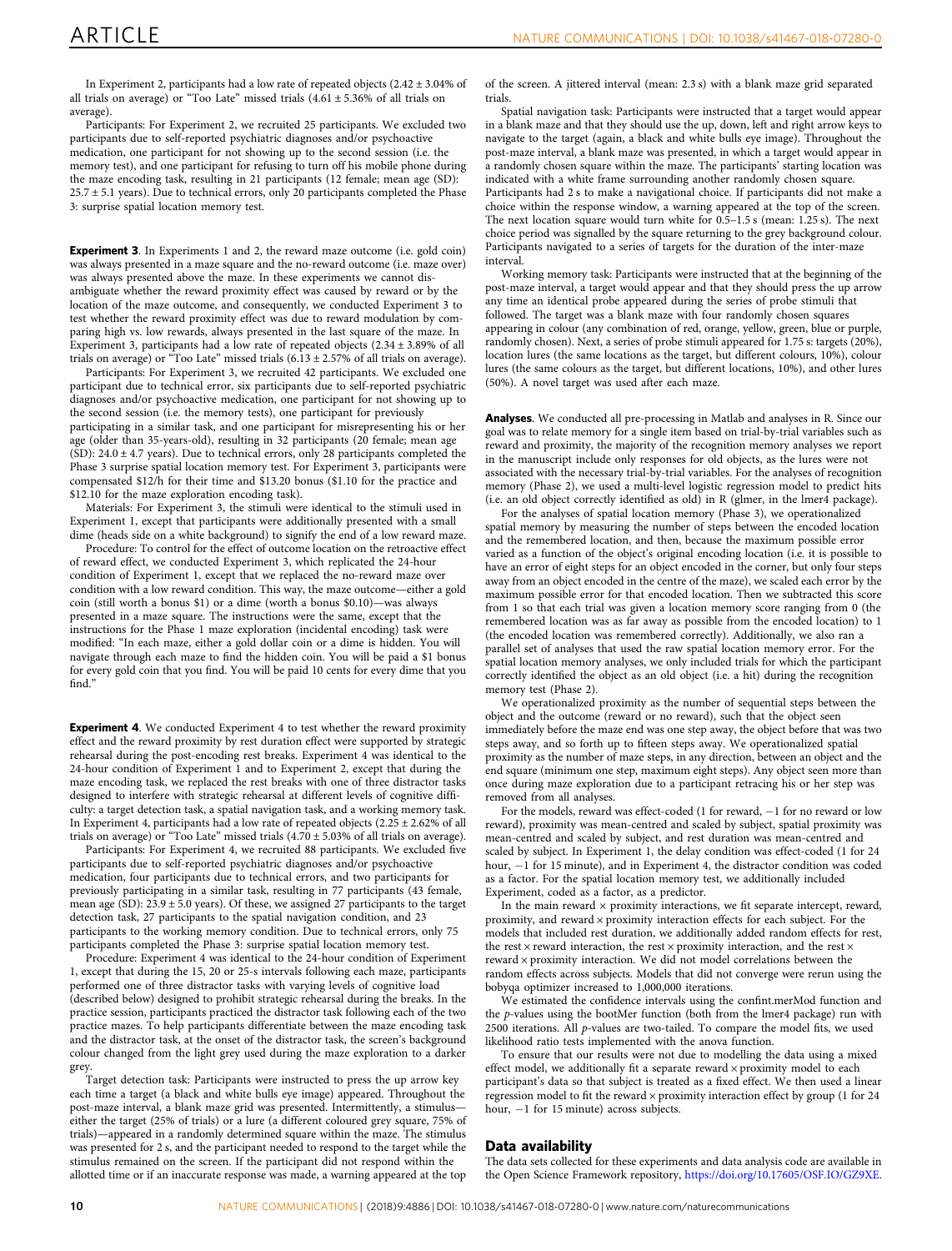<span id="page-10-0"></span>Received: 15 September 2017 Accepted: 24 October 2018 Published online: 20 November 2018

### **References**

- 1. Shohamy, D. & Adcock, R. A. Dopamine and adaptive memory. Trends Cog. Sci. 14, 464-472 (2010).
- 2. Adcock, R. A., Thangavel, A., Whitfield-Gabrieli, S., Knutson, B. & Gabrieli, J. D. E. Reward-motivated learning: mesolimbic activation precedes memory formation. Neuron 50, 507–517 (2006).
- 3. Wittmann, B. C., Bunzeck, N., Dolan, R. J. & Duzel, E. Anticipation of novelty recruits reward system and hippocampus while promoting recollection. Neuroimage 38, 194–202 (2007).
- 4. Gruber, M. J., Ritchey, M., Wang, S.-F., Doss, M. K. & Ranganath, C. Postlearning hippocampal dynamics promote preferential retention of rewarding Events. Neuron 89, 1110–1120 (2016).
- 5. Daw, N. D., Gershman, S. J., Seymour, B., Dayan, P. & Dolan, R. J. Modelbased influences on humans' choices and striatal prediction errors. Neuron 69, 1204–1215 (2011).
- 6. Daw, N. D., Niv, Y. & Dayan, P. Uncertainty-based competition between prefrontal and dorsolateral striatal systems for behavioral control. Nat. Neurosci. 8, 1704–1711 (2005).
- 7. Dolan, R. J. & Dayan, P. Goals and habits in the brain. Neuron 80, 312–325  $(2013)$
- 8. Shohamy, D. & Daw, N. D. Integrating memories to guide decisions. Curr. Opin. Behav. Sci. 5, 85–90 (2015).
- 9. Gershman, S. J. & Daw, N. D. Reinforcement learning and episodic memory in humans and animals: an integrative framework. Annu. Rev. Psychol. 68, 101–128 (2017).
- Stachenfeld, K. L., Botvinick, M. M. & Gershman, S. J. The hippocampus as a predictive map. Nat. Neurosci. 20, 1643–1653 (2017).
- 11. Graves, A. et al. Hybrid computing using a neural network with dynamic external memory. Nature 538, 471–476 (2016).
- 12. Mnih, V. et al. Human-level control through deep reinforcement learning. Nature 518, 529–533 (2015).
- Wimmer, G. E. & Shohamy, D. Preference by association: how memory mechanisms in the hippocampus bias decisions. Science 338, 270–273 (2012).
- 14. Konkel, A. & Cohen, N. J. Relational memory and the hippocampus: representations and methods. Front. Neurosci. 3, 166–174 (2009).
- 15. Davachi, L. Item, context and relational episodic encoding in humans. Curr. Opin. Neurobiol. 16, 693–700 (2006).
- 16. Miller, K. J., Botvinick, M. M. & Brody, C. D. Dorsal hippocampus contributes to model-based planning. Nat. Neurosci. 20, 1269–1276 (2017).
- 17. Dusek, J. A. & Eichenbaum, H. The hippocampus and memory for orderly stimulus relations. Proc. Natl Acad. Sci. USA 94, 7109–7114 (1997).
- 18. Gershman, S. J., Moore, C. D., Todd, M. T., Norman, K. A. & Sederberg, P. B. The successor representation and temporal context. Neural Comput. 24, 1553–1568 (2012).
- 19. Dunsmoor, J. E., Murty, V. P., Davachi, L. & Phelps, E. A. Emotional learning selectively and retroactively strengthens memories for related events. Nature 520, 345–348 (2015).
- 20. Patil, A., Murty, V. P., Dunsmoor, J. E., Phelps, E. A. & Davachi, L. Reward retroactively enhances memory consolidation for related items. Learn. Mem. 24, 65–69 (2017).
- 21. Murayama, K. & Kuhbandner, C. Money enhances memory consolidation but only for boring material. Cognition 119, 120–124 (2011).
- 22. Singer, A. C. & Frank, L. M. Rewarded outcomes enhance reactivation of experience in the hippocampus. Neuron 64, 910–921 (2009).
- 23. Ambrose, R. E., Pfeiffer, B. E. & Foster, D. J. Reverse replay of hippocampal place cells is uniquely modulated by changing reward. Neuron 91, 1–26  $(2016)$
- 24. O'Neill, J., Pleydell-Bouverie, B., Dupret, D. & Csicsvari, J. Play it again: reactivation of waking experience and memory. Trends Neurosci. 33, 220–229 (2010).
- 25. Roumis, D. K. & Frank, L. M. Hippocampal sharp-wave ripples in waking and sleeping states. Curr. Opin. Neurobiol. 35, 6-12 (2015).
- 26. Carr, M. F., Jadhav, S. P. & Frank, L. M. Hippocampal replay in the awake state: a potential substrate for memory consolidation and retrieval. Nat. Neurosci. 14, 147–153 (2011).
- 27. Atherton, L. A., Dupret, D. & Mellor, J. R. Memory trace replay: the shaping of memory consolidation by neuromodulation. Trends Neurosci. 38, 560–570 (2015).
- 28. Johnson, A. & Redish, A. D. Neural ensembles in CA3 transiently encode paths forward of the animal at a decision point. J. Neurosci. 27, 12176–12189 (2007).
- 29. Pfeiffer, B. E. & Foster, D. J. Hippocampal place-cell sequences depict future paths to remembered goals. Nature 497, 74–81 (2014).
- 30. Ólafsdóttir, H. F., Barry, C., Saleem, A. B., Hassabis, D. & Spiers, H. J. Hippocampal place cells construct reward related sequences through unexplored space. eLife 4, 682 (2015).
- 31. Gomperts, S. N., Kloosterman, F., Wilson, M. A. & Eichenbaum, H. VTA neurons coordinate with the hippocampal reactivation of spatial experience. eLife 4, e05360 (2015).
- 32. Brzosko, Z., Schultz, W., Paulsen, O. & Bartos, M. Retroactive modulation of spike timing-dependent plasticity by dopamine. eLife 4, e09685 (2015).
- 33. Tambini, A., Ketz, N. & Davachi, L. Enhanced brain correlations during rest are related to memory for recent experiences. Neuron 65, 280–290 (2010).
- 34. Tambini, A. & Davachi, L. Persistence of hippocampal multivoxel patterns into postencoding rest is related to memory. Proc. Natl Acad. Sci. USA 110, 19591–19596 (2013).
- 35. Staresina, B. P., Alink, A., Kriegeskorte, N. & Henson, R. N. Awake reactivation predicts memory in humans. Proc. Natl Acad. Sci. USA 110, 21159–21164 (2013).
- 36. Stickgold, R. & Walker, M. P. Sleep-dependent memory triage: evolving generalization through selective processing. Nat. Neurosci. 16, 139–145  $(2013)$ .
- 37. Payne, J. D., Stickgold, R., Swanberg, K. & Kensinger, E. A. Sleep preferentially enhances memory for emotional Components of Scenes. Psychol. Sci. 19, 781–788 (2008).
- 38. Bendor, D. & Wilson, M. A. Biasing the content of hippocampal replay during sleep. Nat. Neurosci. 15, 1439–1444 (2012).
- 39. Oudiette, D., Antony, J. W., Creery, J. D. & Paller, K. A. The role of memory reactivation during wakefulness and sleep in determining which memories endure. J. Neurosci. 33, 6672–6678 (2013).
- 40. Foster, D. J. & Wilson, M. A. Reverse replay of behavioural sequences in hippocampal place cells during the awake state. Nature 440, 680–683 (2006).
- 41. Wilson, M. & McNaughton, B. Reactivation of hippocampal ensemble memories during sleep. Science 265, 676–679 (1994).
- 42. Ji, D. & Wilson, M. A. Coordinated memory replay in the visual cortex and hippocampus during sleep. Nat. Neurosci. 10, 100-107 (2007).
- 43. Jadhav, S. P., Kemere, C., German, P. W. & Frank, L. M. Awake hippocampal sharp-wave ripples support spatial memory. Science 336, 1454–1458 (2012).
- 44. Girardeau, G., Benchenane, K., Wiener, S. I., Buzsáki, G. & Zugaro, M. B. Selective suppression of hippocampal ripples impairs spatial memory. Nat. Neurosci. 12, 1222–1223 (2009).
- 45. Ego-Stengel, V. & Wilson, M. A. Disruption of ripple-associated hippocampal activity during rest impairs spatial learning in the rat. Hippocampus 20, 1–10 (2009).
- 46. Murty, V. P., LaBar, K. S. & Adcock, R. A. Threat of punishment motivates memory encoding via amygdala, not midbrain, interactions with the medial temporal lobe. J. Neurosci. 32, 8969–8976 (2012).
- 47. Ritchey, M., Murty, V. P. & Dunsmoor, J. E. Adaptive memory systems for remembering the salient and the seemingly mundane. Behav. Brain Sci. 39, 391 (2016).
- 48. Craig, M., Dewar, M., Sala, Della, S. & Wolbers, T. Rest boosts the long‐term retention of spatial associative and temporal order information. Hippocampus 25, 1017–1027 (2015).
- 49. Schlichting, M. L. & Preston, A. R. Hippocampal–medial prefrontal circuit supports memory updating during learning and post-encoding rest. Neurobiol. Learn. Mem. 134, 91–106 (2016).
- 50. Rudoy, J. D., Voss, J. L., Westerberg, C. E. & Paller, K. A. Strengthening individual memories by reactivating them during sleep. Science 326, 1079–1079 (2009).
- 51. Gupta, A. S., van der Meer, M. & Touretzky, D. S. Hippocampal replay is not a simple function of experience. Neuron 65, 695–705 (2010).
- 52. Brown, T. I. et al. Prospective representation of navigational goals in the human hippocampus. Science 352, 1323–1326 (2016).
- 53. George Dragoi, S. T. Preplay of future place cell sequences by hippocampal cellular assemblies. Nature 469, 397–401 (2011).
- 54. Dragoi, G. & Tonegawa, S. Distinct preplay of multiple novel spatial experiences in the rat. Proc. Natl Acad. Sci. USA 110, 9100–9105 (2013).
- 55. Redish, A. D. Vicarious trial and error. Nat. Rev. Neurosci. 17, 147–159 (2016).
- 56. Buckner, R. L. The role of the hippocampus in prediction and imagination. Annu. Rev. Psychol. 61, 27–48 (2010).
- 57. Silva, D., Feng, T. & Foster, D. J. Trajectory events across hippocampal place cells require previous experience. Nat. Neurosci. 18, 1772–9 (2015).
- 58. Schultz, W., Dayan, P. & Montague, P. R. A neural substrate of prediction and reward. Science 275, 1593–1599 (1997).
- 59. Bromberg-Martin, E. S., Matsumoto, M. & Hikosaka, O. Dopamine in motivational control: rewarding, aversive, and alerting. Neuron 68, 815–834 (2010).